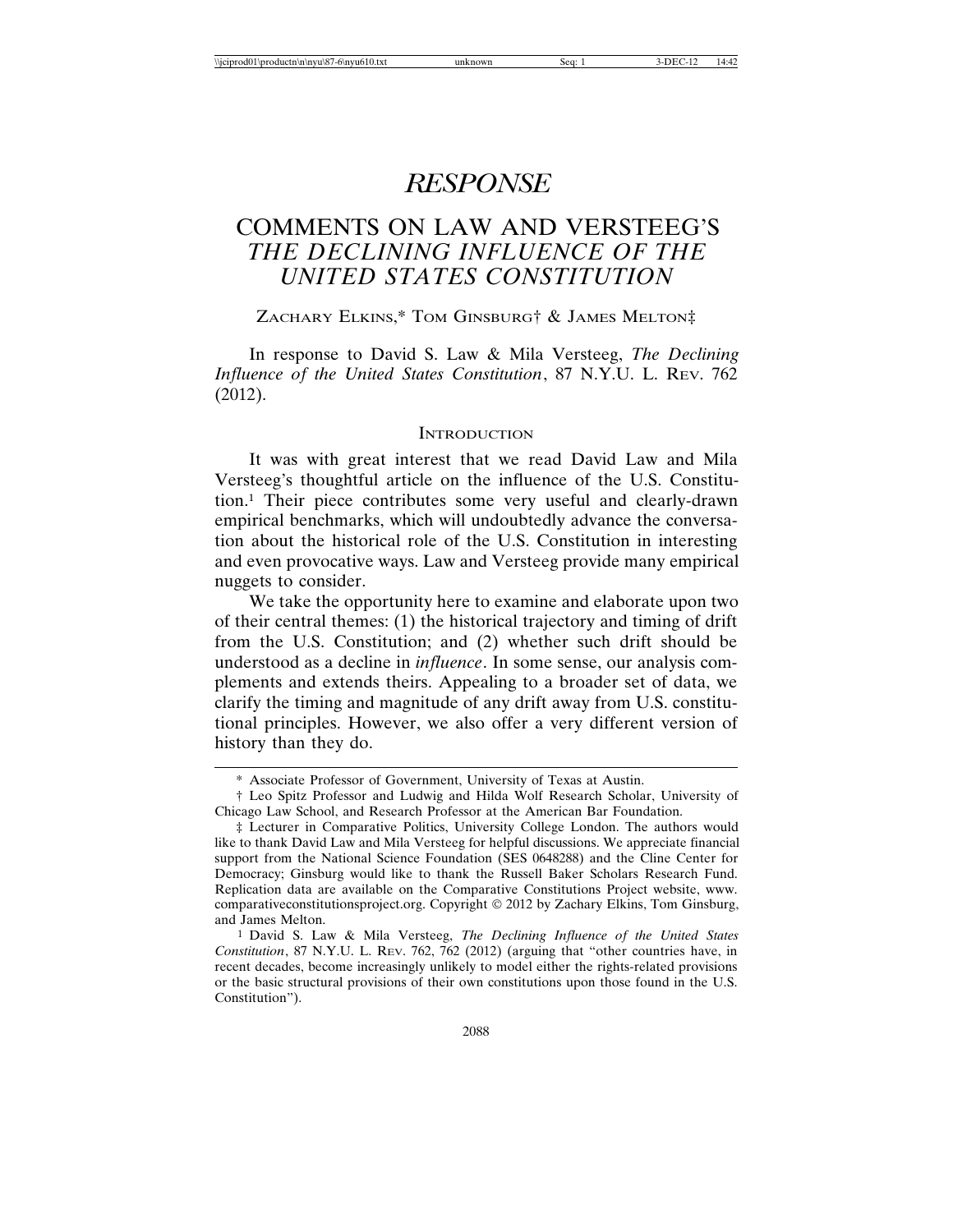If one pushes further than do Law and Versteeg with respect to the conceptualization and measurement of constitutional similarity, two trends are apparent. First, constitutions have incrementally and regularly taken on new bells and whistles; we call this constitutional *modernization*. Second, despite this modernization, the *influence* of the U.S. Constitution remains evident; in fact, it has become increasingly more central compared to competing nineteenth-century alternatives.

I

## THE LONG DECLINE

The subject of the U.S. Constitution's influence abroad is an important one that can be examined using numerous methodologies.2 In a 2009 book, we ourselves examined this topic.3 Our particular reason for doing so was to assess the effect of constitutional replacement: that is, whether countries that replace their constitutions renovate their institutions to reflect modern styles, or instead simply make small changes at the margin to their founding constitutions. <sup>4</sup> We analyzed something we call "inventory" similarity—that is, the degree to which the same substantive domains are addressed or unaddressed in two texts—between the U.S. document and each of the 238 Latin American constitutions written between 1789 and 2006.5 Our study showed a decline over time in inventory similarity, much like the decline observed by Law and Versteeg.6 Figure 1 below replicates a

6 *Id.* at 25. The analysis extended the time frame beyond the post–World War II period and the substantive areas beyond rights. The analysis was based on a measure of inventory similarity that differed substantively from Law and Versteeg's measure of similarity. *See*

<sup>2</sup> *See, e.g.*, GEORGE ATHAN BILLIAS, AMERICAN CONSTITUTIONALISM HEARD ROUND THE WORLD, 1776–1989 (2009) (tracing the reception of American constitutional ideas abroad over two centuries); CONSTITUTIONALISM AND RIGHTS: THE INFLUENCE OF THE UNITED STATES CONSTITUTION ABROAD (Louis Henkin & Albert J. Rosenthal eds., 1990) (collecting essays on U.S. influence on such topics as separation of powers, judicial review, and rights).

<sup>3</sup> ZACHARY ELKINS, TOM GINSBURG & JAMES MELTON, THE ENDURANCE OF NATIONAL CONSTITUTIONS 25 (2009) (noting that Latin American countries drew inspiration from the U.S. Constitution).

<sup>4</sup> *See id.* at 24–29 (describing the methodology).

<sup>5</sup> In our parlance, an inventory is the set of topics within our survey that is addressed by any particular constitution. The measure of inventory similarity compares pairs of constitutions across seventy-five topics and calculates the proportion of topics for which two constitutions match, in that they both include or exclude the topic. *Id.* at 24. For the list of items in the analysis, see ELKINS ET AL., *supra* note 3, at 222–24. Also, it is worth noting that Latin American constitutions bear the analytic virtue of having been replaced rather regularly for the last 200 years. The expected life span of constitutions written in Latin America is shorter than constitutions written in other regions. *Id.* at 135 (showing that Latin American constitutions have a high "hazard rate", meaning that they are at greater risk of death).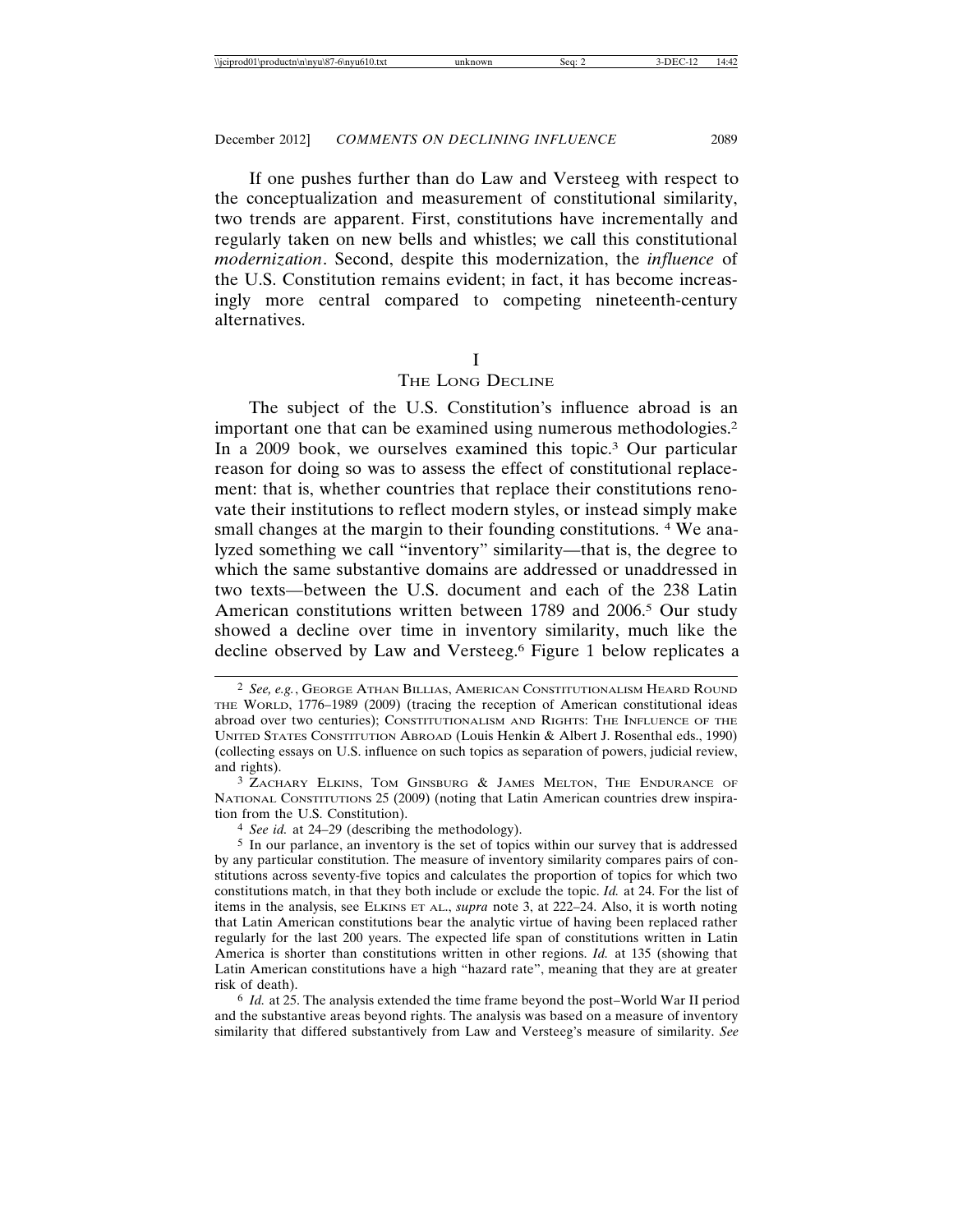figure from our book. It employs the same measure of similarity as that used by Law and Versteeg, Pearson's phi, 7 but draws from a larger sample of countries. 8 Our interpretation was that drafters have, not surprisingly, incorporated new styles and new constitutional elements rather steadily over the last 200 years. We characterize this incorporation as a kind of *modernization*, analogous to the familiar process of technological advance seen in most industries.

We note that there is an important distinction between a newer constitution that distances itself from an older one by adding new attributes and one that does so by shedding older attributes in favor of others. The first approach speaks to *modernization*, while the second speaks to declining *influence*. Modernization is certainly worth documenting, and Law and Versteeg make a real contribution by doing so. Influence, however, is something else. As we show in this Comment, the U.S. Constitution's influence is not on the decline. We examine this point in greater detail in Parts IV and V.

$$
\frac{aa-bc}{\sqrt{(a+b)(a+c)(d+b)(d+c)}}
$$

It ranges from -1 to 1, where 1 is perfect agreement and -1 is perfect disagreement. *See also* Law & Versteeg, *supra* note 1, at 772 (describing the Law and Versteeg methodology).

*supra* note 5 and accompanying text (describing the methodology used in the Elkins, Ginsburg, and Melton book); *see also* Law & Versteeg, *supra* note 1, at 770–72 (describing the methodology used for the Law and Versteeg analysis). The prior analysis also used a different metric to compute similarity scores; instead of using Pearson's phi, it used the percentage of inventory items shared by two constitutions. ELKINS ET AL., *supra* note 3, at 24–25. In the analyses of rights below, we employ Pearson's phi to maintain comparability with Law and Versteeg's analysis.

 $7$  We use Pearson's phi to compute similarity scores in Figure 1 in order to conform to Law and Versteeg's methodology. Pearson's phi is a measure of association for two binary variables. Given a cross-tabulation of matches between two constitutions in which *a* and *d* represent the cells in the diagonal of agreement (that is, where both constitutions either include or exclude the provision), and *b* and *c* represent the cells in the diagonal of disagreement (that is, where one constitution includes the provision while the other excludes it), Pearson's phi is calculated as:  $\mathbf{r}$   $\mathbf{r}$ 

<sup>8</sup> Originally, we limited the analysis to Latin America because the region has the longest history of written constitutions. As a result, we hold the set of countries in the analysis more or less constant, which would not be the case if one were to include all regions. To some degree, this controls for country-specific factors that might explain variation in the willingness to adopt American-style institutions. We include constitutions written globally in the right panel of Figure 1 to make our analysis more comparable to that of Law and Versteeg.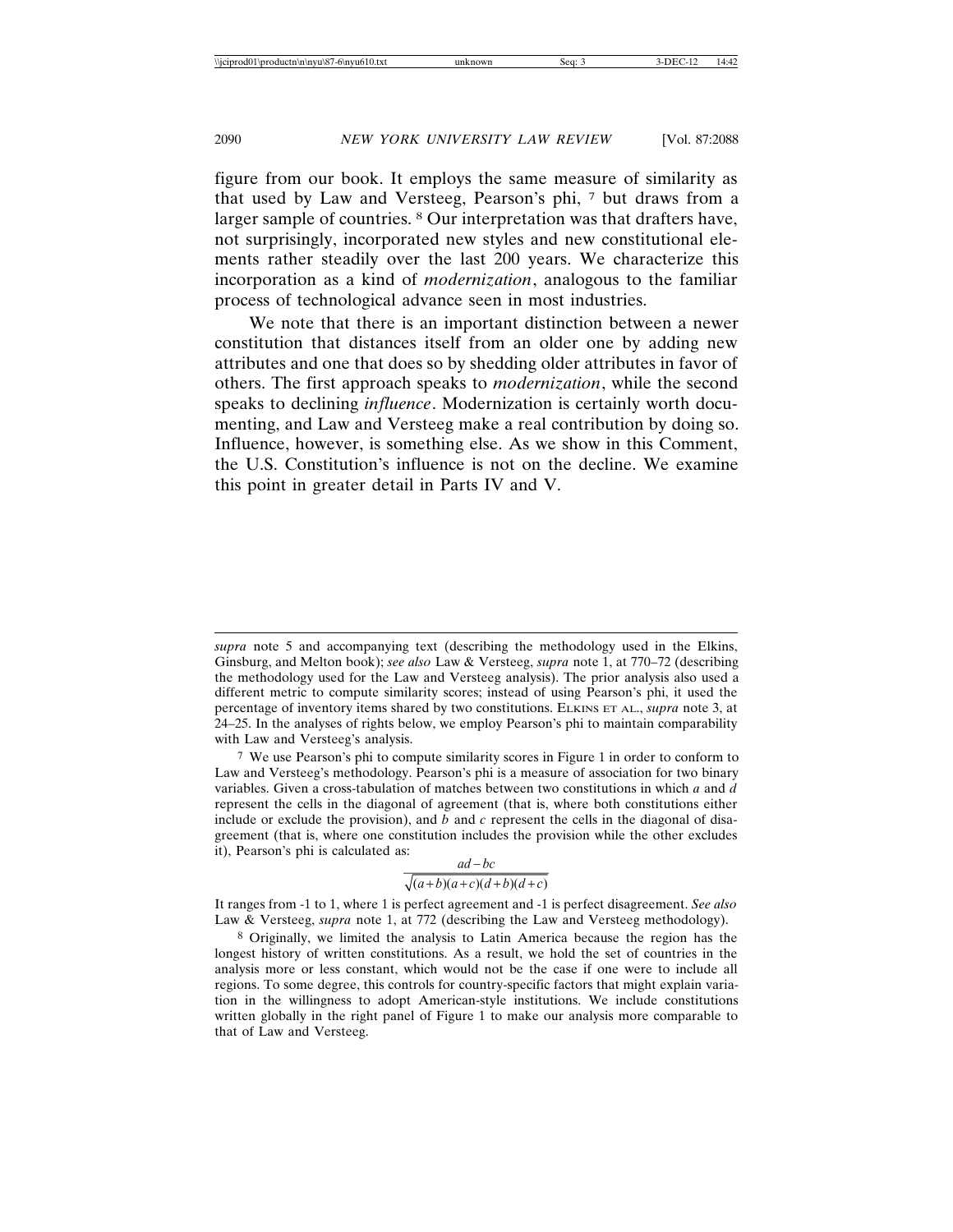## FIGURE 1: SIMILARITY TO THE U.S. CONSTITUTION OVER TIME WITH RESPECT TO INVENTORY

Sample and universe: (a) 240 of 290 constitutions written in Latin America, 1789–2006; (b) 671 of 859 constitutions written globally, 1789–2006



Regardless of the label we attach to what Law and Versteeg have measured, it is clear that the U.S. Constitution has begun to show its age. (One can view our analysis of inventory similarity as corroborating Law and Versteeg's evidence on this point.) But when, exactly, did the decline in U.S. constitutional centrality begin? To answer this question, it is important to extend Law and Versteeg's sample to maximize the temporal perspective. Law and Versteeg analyze the post–World War II era, a reasonable and interesting focus given the unprecedented growth during that era both in the number of sovereign states and in the number of rights enjoyed by those living in the new states. Nevertheless, this limited focus does not account for broader (or, at least, prior) processes of change. For example, Law and Versteeg mark the high point of U.S. influence in roughly 1987, the year of the U.S. bicentennial.9 This is a curious and somewhat beguiling year for a high-water mark; one would think that drift from the U.S. document would have begun long before the Constitution's 200th year.

Indeed, an analysis of earlier constitutions suggests that the decline in similarity began long before 1987. The plot of inventory similarity depicted in Figure 1 suggests that Latin American constitutions' similarity to the U.S. Constitution peaks in the mid-nineteenth

<sup>9</sup> Law & Versteeg, *supra* note 1, at 781 ("It is an unfortunate irony . . . that the onset of this decline [in similarity] roughly coincided with celebration of the Constitution's bicentennial in 1987.").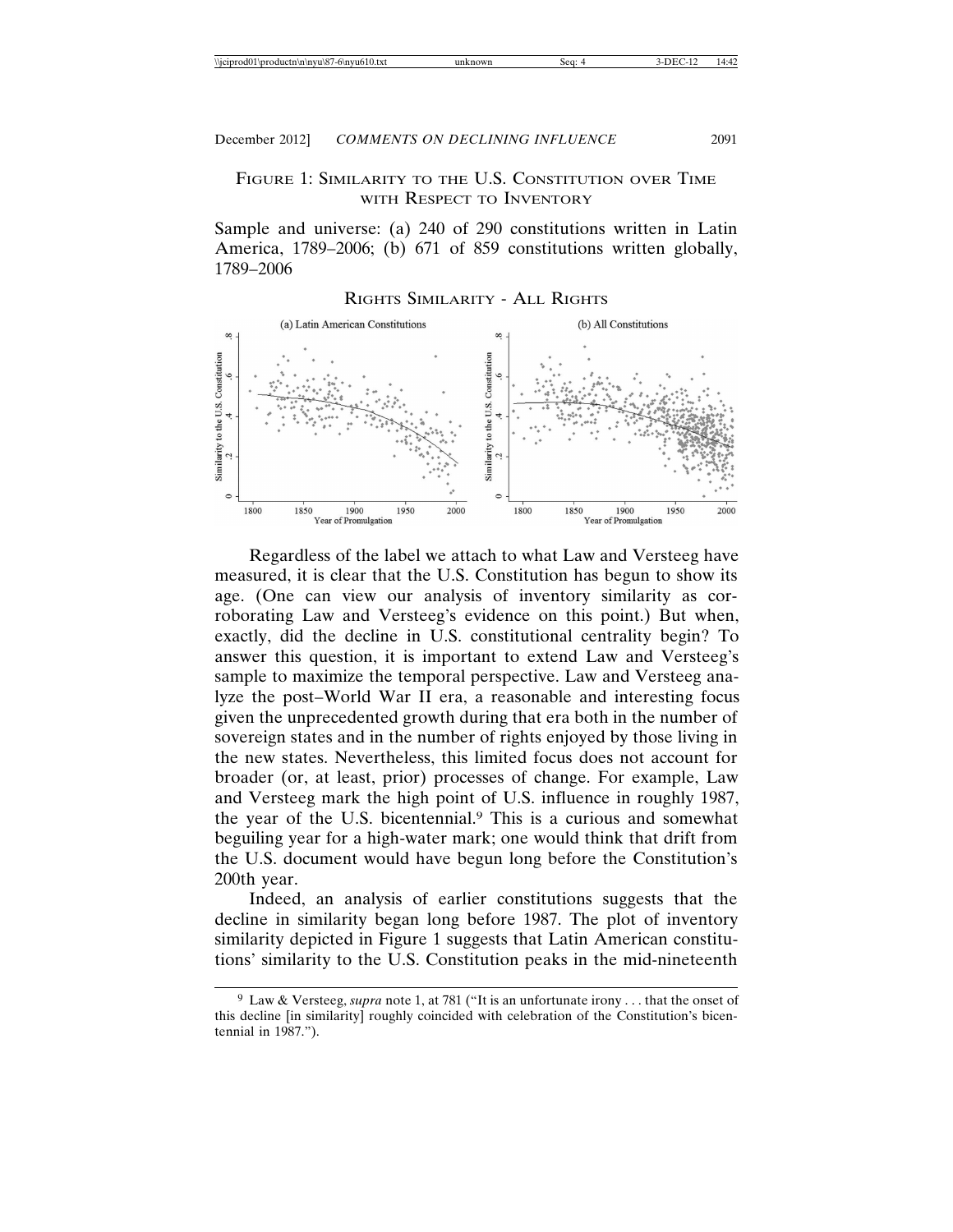century and then begins to decline secularly, with some acceleration in the early twentieth century.10 Analysis of the full sample of constitutions shows a similar decline beginning in around 1900. It could be that Law and Versteeg are right to single out 1987 as a local maximum for the modern era, but the process of updating world constitutions began long before that.

This earlier turning point is also evident when we evaluate *rights*—the focal element of Law and Versteeg's article—across a longer time frame. Figure 2 plots similarity across seventy-four rights for both global and Latin American samples. Even if the eye does not pick up this point vividly, the rate of decline in similarity of other constitutions' rights provisions to those of the United States in the first half of the twentieth century doubles that of the second half, an indicator of an earlier turning point. 11 We continue the re-analysis of rights similarity in Part III to rejoin the discussion of modernization versus influence.

## FIGURE 2. SIMILARITY TO THE U.S. CONSTITUTION ACROSS 74 RIGHTS

Sample and universe: (a) 228 of 290 constitutions written in Latin America, 1789–2006; (b) 616 of 859 constitutions written globally, 1789–2006



10 *See supra* Figure 1.

11 We regress a measure of similarity of the U.S. Constitution to a second constitution on the year of the second constitution's promulgation across two sets of constitutions: 126 constitutions written between 1900 and 1950 and 340 written after 1950. The analysis of the slope in this equation tells us something about the rate of decline, since the slope represents the change in similarity associated with each year. The coefficient for the variable (year) for the first half of the twentieth century is -0.0025 and that for the second half is -0.0015. In other words, the rate of decline in similarity associated with each year is almost twice as high in the first half as it is in the second half.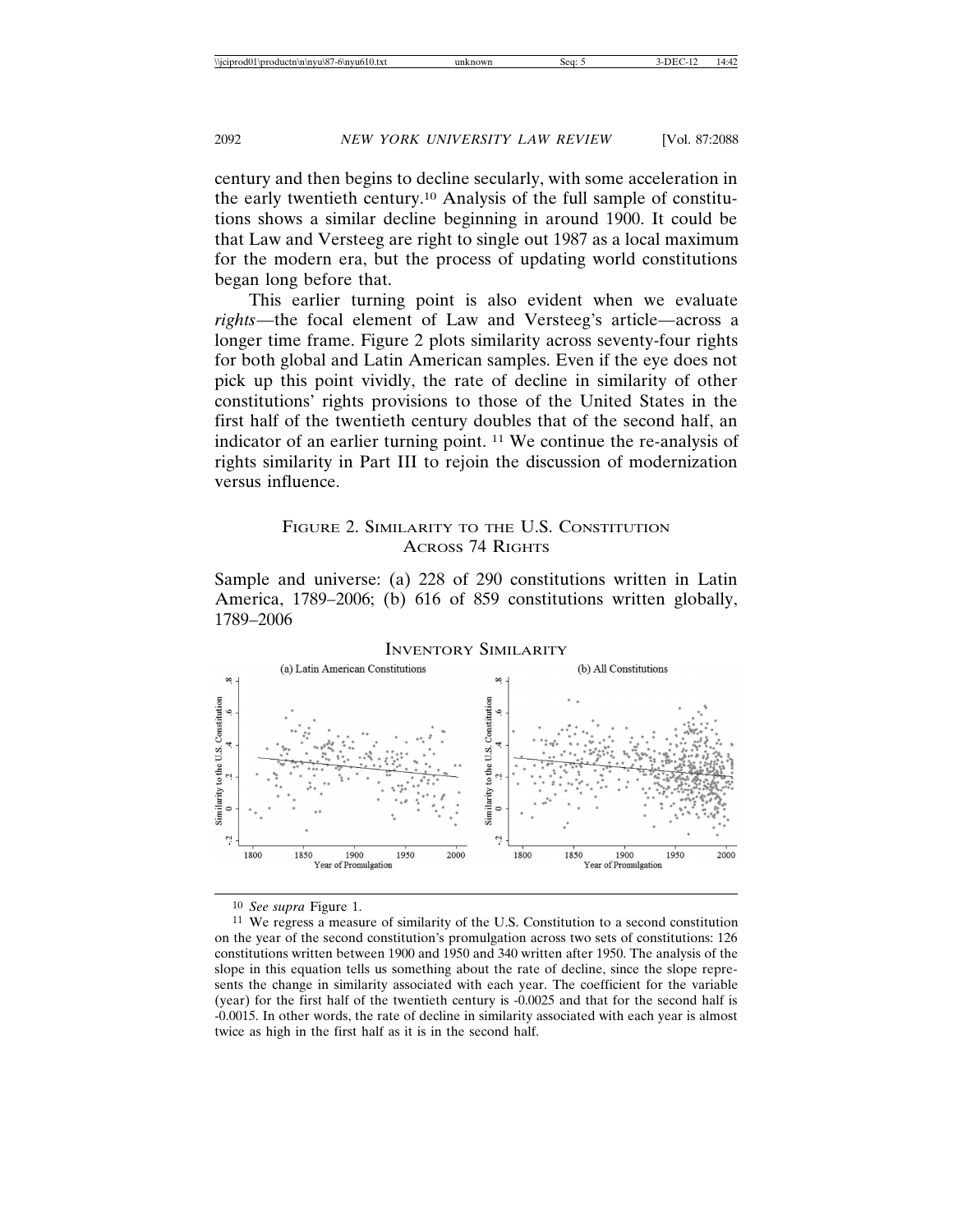#### II

### DECLINING *INFLUENCE*?

Again, the main analytic question is whether declining similarity of global constitutions to the U.S. Constitution reflects the U.S. Constitution's declining *influence*. We begin by making two conceptual points.

First, the degree of observed similarity may turn on the level of abstraction at which one engages in the analysis. Surely, the ideas in the U.S. Constitution have done better than, say, the fashions worn by the drafters. Waistcoats and wigs are "out"; but rights and judicial review are surely still "in" even if their precise forms are different from those found in the U.S. Constitution. Thus we might see deep channels of influence that are not immediately apparent.

Consider a rock and roll metaphor. Suppose a young person in the 1960s is a fan of musical performers like Bob Dylan, The Who, and The Rolling Stones. As time goes on, the young man ages; by 2012, his ponytail has gone white, as has the hair of his favorite band members. His children and grandchildren may listen to Jack White and Ingrid Michaelson—artists he likes but does not know well. His favorite songs still get radio airplay, but hardly the amount that they did in the 1960s or 1970s. Would we say that because his favorite groups are no longer as popular as they used to be, they are less *influential*? Not really. Instead, we would say that the medium they helped to create and popularize—rock and roll—has become a large and diverse field of musical endeavor. The influence is measured not by whether Jack White uses precisely the same chord progressions or lyrics, but by the fact that he plays in the same medium. At a high level of abstraction, bands in the two eras are engaged in the same endeavor, even if the details are different.

Indeed, it may be that the influence of the Rolling Stones on, say, Jack White, is best studied through looking at aspects that are both taken for granted and difficult to measure. Both play songs in 4/4 time; both have some influence from the electric blues; both like the key of E. This is not to say that White's music is derivative; indeed, he has many other influences—simply because he began playing later in history—with many other potential role models.

Our second point is that we need to distinguish those differences that are produced through agglomeration of new elements from those that are produced through rejection of old elements. When a designer in any endeavor adds new features, she is not necessarily diminishing the *influence* of older models. On the other hand, when the designer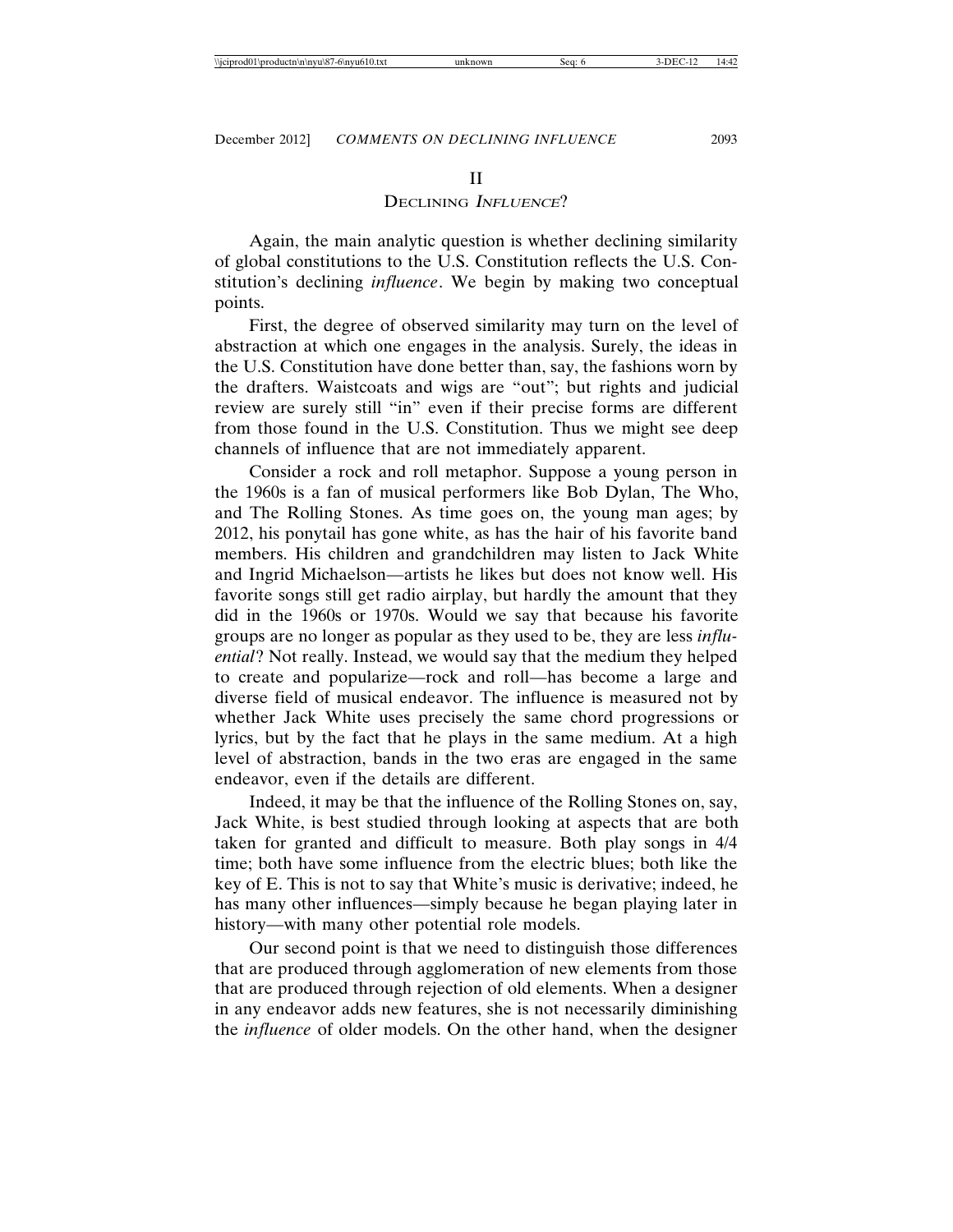rejects essential elements of older models, we might say that the older model has experienced declining influence.

Let us take another example from the field of technology. How similar is the manual typewriter to the modern personal computer? Very different, it would seem. On one you can produce neatly printed documents while on another you can shop, watch a film, and communicate across the world (among countless other features). If one were to itemize, using a metric similar to Law and Versteeg's, the various features of the personal computer and then score different technologies on whether they had such a feature, the typewriter would, alas, appear about as similar to the modern personal computer as would a common telephone. One need only look at a typewriter and personal computer to recognize their evolutionary connection, but the standard metrics of comparison are not actually or easily comparable across eras. Scoring the typewriter on a checklist of modern features tells us simply that document processing has evolved, not that the influence of the typewriter is trivially small.

#### III

#### THE ROLE OF TIME: PERIOD AND COHORT EFFECTS

The critical insights from the discussion in Part II are, first, that constitutions are products of their generations, and second, that any older constitution is, for reasons we describe below, likely to appear dissimilar to a newer one. These points are especially true if one focuses on rights and on the presence or absence of modern rights, which advance by accretion. In our various analyses of constitutional similarity, we have found that the most consistently strong predictor of the similarity of any two documents is the difference between the years in which they were produced.12

One way to think about the way in which time matters is to consider cohort and period effects, which are common concepts in

<sup>12</sup> *See* ELKINS ET AL., *supra* note 3, at 26 fig.2.1 (depicting similarity between constitutions over a 200-year period); José Antonio Cheibub, Zachary Elkins & Tom Ginsburg, *Latin American Presidentialism in Comparative and Historical Perspective*, 89 TEX. L. REV. 1707, 1708 (2011) (finding that the century or region in which a constitution was written better predicts institutional similarity than other types of institutional classifications); Zachary Elkins, *Diffusion and the Constitutionalization of Europe*, 43 COMP. POL. STUD. 969, 986 (2010) (discussing the effect of constitutional age on similarity); Zachary Elkins, Tom Ginsburg & James Melton, *Baghdad, Tokyo, Kabul . . . : Constitution-Making in Occupied States*, 49 WM. & MARY L. REV. 1139, 1156, 1175–76 tbl.1, 1177 fig.1, 1178 fig.2 (2008) (listing the promulgation year of various constitutions and depicting their level of similarity).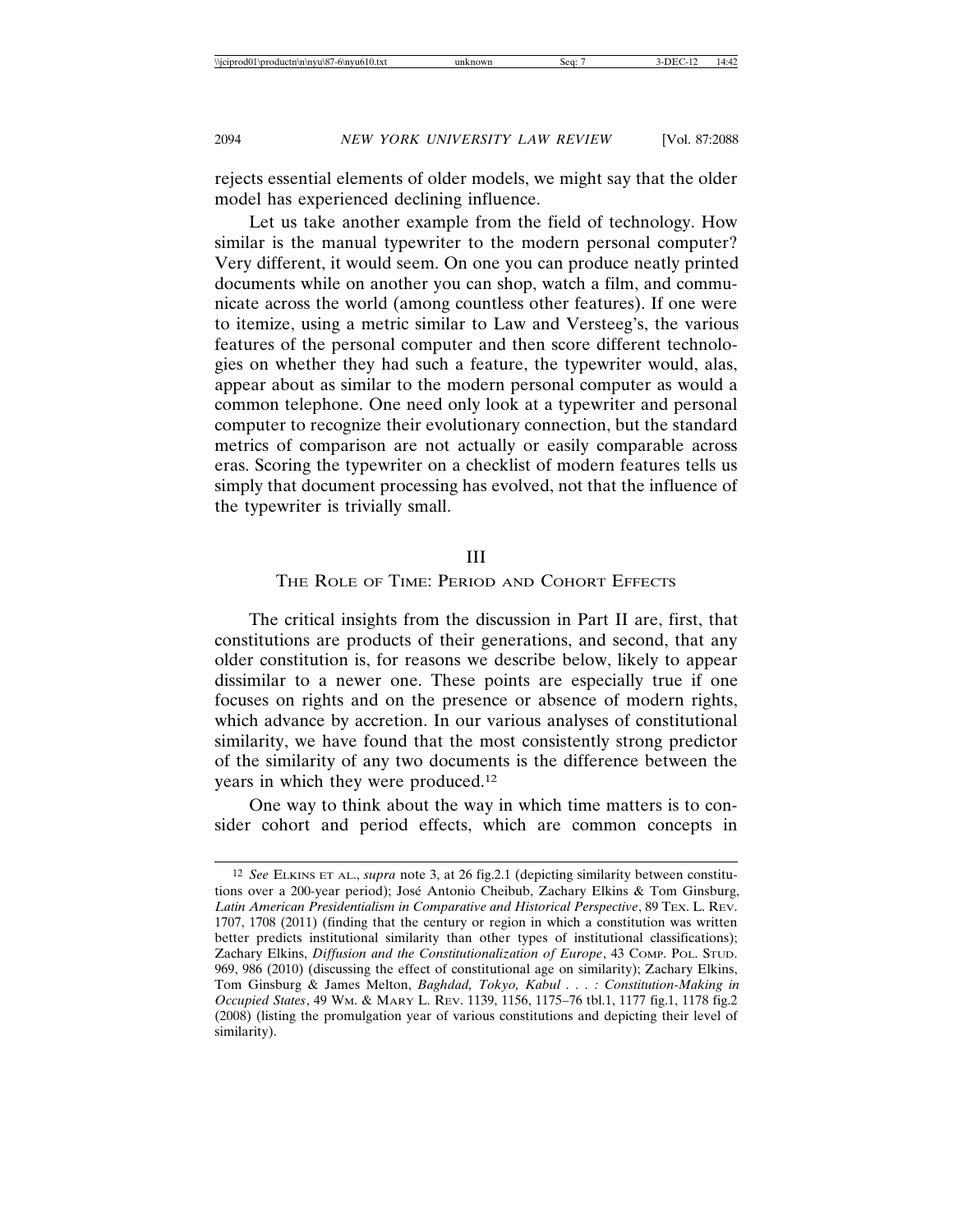generational analyses.13 Events, trends, and fashions can affect constitutions (like they do individuals) at any time in their lives, but susceptibility to outside influences may differ at certain points in the life cycle. Specifically, one would think that exposure to a foreign text is particularly important at the time of a constitution's birth, but that constitutional texts (at least in the formal sense in which we discuss them here) are only moderately susceptible to influence thereafter. This sort of dynamic would lead to strong cohort (i.e., generational) effects, such that constitutions born at the same time will share striking similarities even as they age. On the other hand, it may be that a constitution that spans various periods will absorb the fashions of those subsequent periods, almost regardless of its age. These are called period effects: Constitutions born in different eras but subject to influences in the same period would undergo changes simply for having operated in the same period.

We think it is likely as a theoretical matter that cohort effects will be more powerful than period effects with regard to constitutions. While fashions can influence constitutions throughout their life cycle, there are reasons to think that these fashions are not always likely to be reflected in formal texts. Constitutional texts are, by design, difficult to change. Furthermore, enacting a formal amendment requires the expenditure of political energy. Also, the interpretation of a constitution may be easier to change than the text itself, in which case there may be no need to update the actual language.14 Therefore, we expect that constitutions will exhibit stronger cohort effects than period effects. If this is true, we should also expect lower levels of similarity among constitutions produced in different cohorts than among those in the same cohort. This would be true independent of the particular level of influence that one cohort had on subsequent ones. Similarity would be constant across cohorts only if there were never any institutional innovation.

#### IV

## MEASURING INFLUENCE

Rights do not fit the metaphors of music or fashion in one important respect: Trends in rights are not cyclical. Do not expect the "right to bear arms" to come back in style like oversize glasses, mustaches,

<sup>13</sup> *See, e.g.*, C. Osmond & M. J. Gardner, *Age, Period, and Cohort Models: Non-Overlapping Cohorts Don't Resolve the Identification Problem*, 129 AM. J. EPIDEMIOLOGY 31 (1989) (distinguishing and developing a model to analyze period and cohort effects).

<sup>14</sup> *See* Donald S. Lutz, *Toward a Theory of Constitutional Amendment*, *in* RESPONDING TO IMPERFECTION 237, 241, 245 (Sanford Levinson ed., 1995) (treating judicial interpretation and formal amendment as substitutes).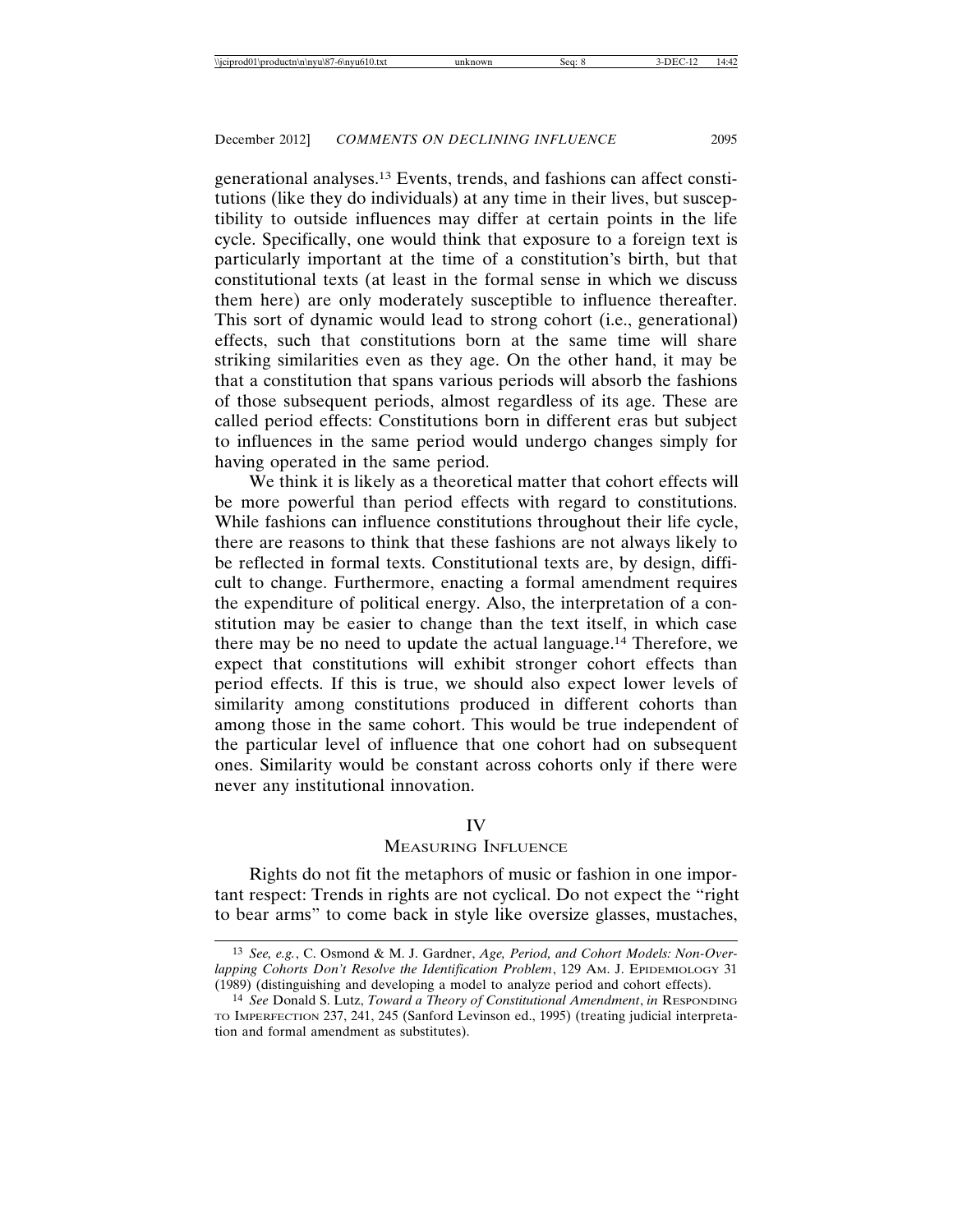or the retro-soul sound of Amy Winehouse. 15 Our own finding is that, almost without exception, rights are either monotonically increasing in popularity or, in the case of the exceptional right to bear arms, monotonically decreasing. 16 We think of rights as a one-way ratchet, mostly moving in the direction of expansion.<sup>17</sup> The reason is easy to understand. Once introduced, rights are very hard to erase. What politician wants to stand up in a constitutional assembly to argue against some constituent's right?

In terms of measuring similarity, this one-way ratchet introduces a problem of non-stationarity. Stationarity is an assumption in timeseries models that the joint probability distribution, as well as parameters such as the mean and variance, does not change over time.18 In our case, the mean number of possible rights, as well as the proportion of constitutions with a given right, is trending steadily upwards. This introduces some special analytic problems. One aspect of this problem is that the contexts in which any two constitutions are written may be radically different, and, as a result, assessments of similarity between an eighteenth-century document and a twentieth-century document are complicated, to say the least. Comparing older and modern documents against a set of modern rights essentially measures whether the old document adopted or anticipated modern fashions. Such a comparison is not a good measure of the older document's influence.

How might we assess the influence of older documents and, for that matter, the similarity of constitutions across contexts? One way is to examine constitutional development along only those features that would be theoretically "possible" to adopt in a given era. It would be unfair to expect an eighteenth-century constitution to have provisions for consumer or environmental rights; and conversely, we should not evaluate modern constitutions on whether they allow slavery. Operationally, then, one way to refine a measure of similarity might be to limit the set of rights under consideration to those features that had been adopted by some percentage (say, twenty-five percent) of

<sup>15</sup> *See, e.g.*, AMY WINEHOUSE, BACK TO BLACK (Universal Island Records Ltd. 2006).

<sup>16</sup> Zachary Elkins, Tom Ginsburg & Beth Simmons, *Getting to Rights: Treaty Ratification, Constitutional Convergence, and Human Rights Practice*, 54 HARV. INT'L L.J. (forthcoming 2013) (manuscript at 12–13) (on file with the *New York University Law Review*); *see also Reports*, CONSTITUTIONMAKING.ORG, www.constitutionmaking.org/reports.html (last visited Sep. 20, 2012) (offering a summary of the progression of twelve constitutional rights over time).

<sup>17</sup> Law and Versteeg call this "rights creep." *See* David S. Law & Mila Versteeg, *The Evolution and Ideology of Global Constitutionalism*, 99 CAL. L. REV. 1163, 1194–98 (2011) (noting that the number of rights included in constitutions is increasing).

<sup>&</sup>lt;sup>18</sup> *See generally* Janet M. Box-Steffensmeier & Renée M. Smith, *Investigating Political Dynamics Using Fractional Integration Methods*, 42 AM. J. POL. SCI. 661 (1998) (discussing stationarity and methods to address non-stationarity).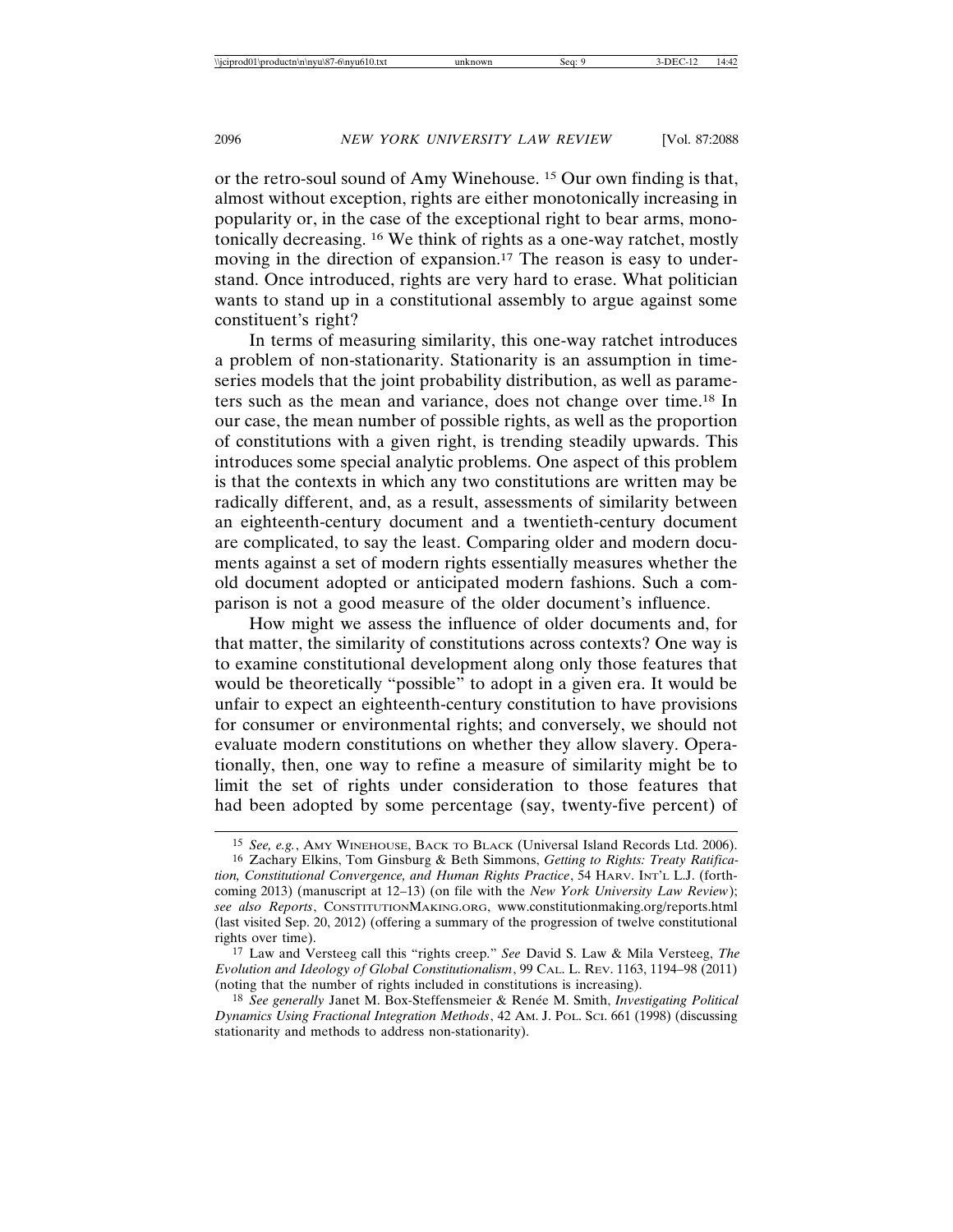constitutions in each era. Call this set of rights "common rights"—that is, rights that are common to each temporal context. The question is whether the set of rights selected by the U.S. Constitution's framers remains more influential than do the other sets of rights in circulation during the same time that the framers did not select.

After all, even for those drafting constitutions in the nineteenth century, the rights enshrined in the U.S. Constitution offered just *one* set of a larger universe of rights. New Latin American countries and democratizing states in Europe had several different "menus" to choose from, such as those in the series of French charters starting in 1791 or that in the widely disseminated Spanish Constitution of 1812, known as the Cádiz Constitution.<sup>19</sup> These menus, or models, were decidedly different with respect to their content. Of the twenty-three common rights in general circulation, only eleven in both the U.S. Constitution and French Constitution of 1791 "match," meaning that both constitutions either exclude or include the right. The other twelve rights are included in one constitution but not the other. The number of matching common rights for the U.S. and Cádiz constitutions is similar. This scattered distribution of rights is helpful analytically: One can assess the influence of one "menu" of rights against real alternatives. One way to do this is by following the methodology we describe above—that is, comparing measures of similarity composed of items common across all eras (or, in our operationalization, rights prevalent in at least twenty-five percent of constitutions in each half century). We can then see how well the U.S. menu of rights tracks across time, compared to its alternatives.

<sup>19</sup> *See, e.g.*, AN AUTHENTIC COPY OF THE FRENCH CONSTITUTION AS REVISED AND AMENDED BY THE NATIONAL ASSEMBLY, AND PRESENTED TO THE KING ON THE THIRD OF SEPTEMBER, 1791 (London, Printed for J. Debrett 1791); AUTHENTIC COPY OF THE NEW CONSTITUTION OF FRANCE, ADOPTED BY THE NATIONAL CONVENTION, JUNE 23, 1793 (London, Printed for J. Debrett 1793); POLITICAL CONSTITUTION OF THE SPANISH NATION PROCLAIMED IN CADIZ, 19 MARCH, 1812, *reprinted in* CONSTITUTIONS THAT MADE HIS-TORY 117 (Albert P. Blaustein & Jay A. Sigler eds., 1988).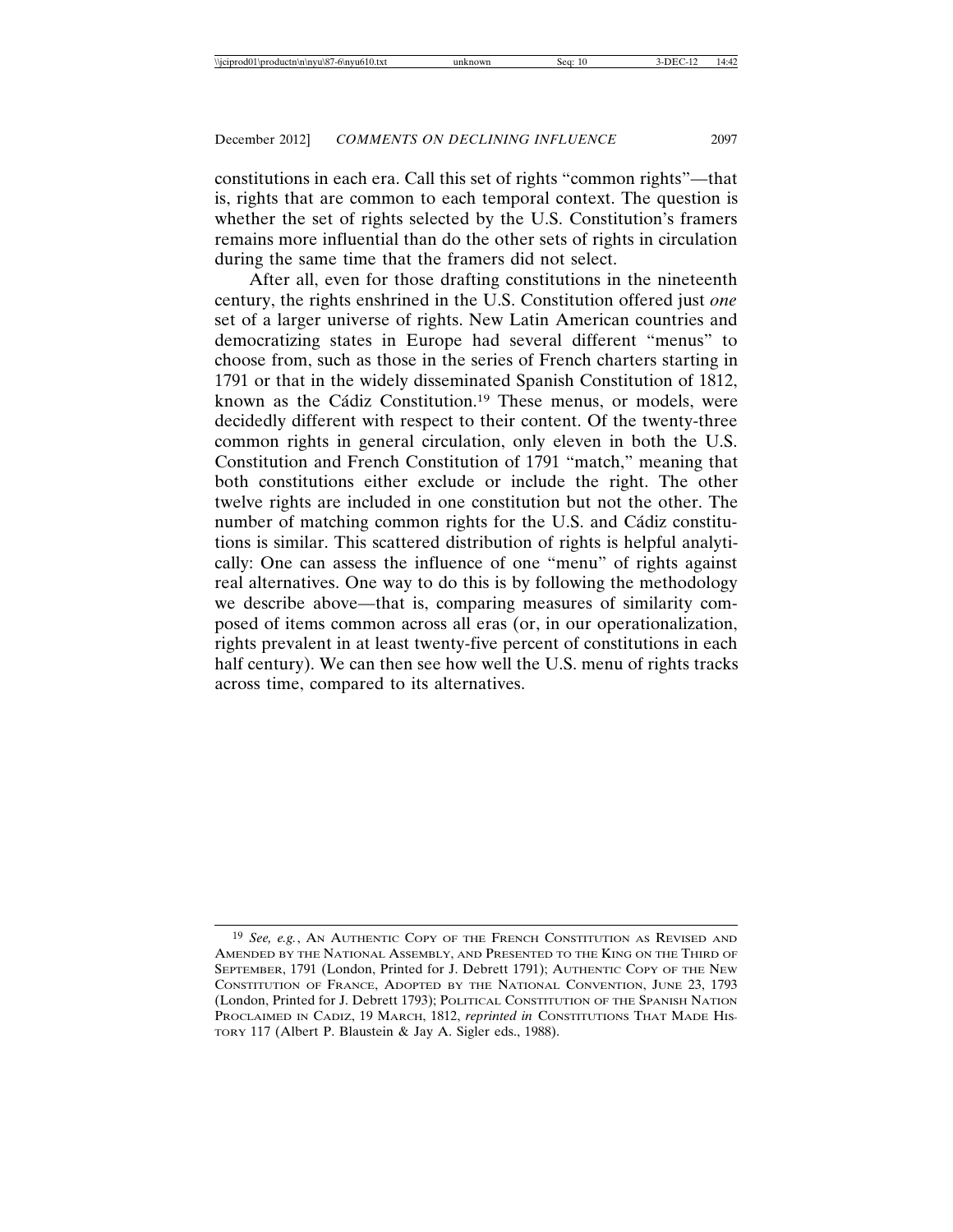## FIGURE 3. SIMILARITY TO THE U.S. CONSTITUTION ACROSS TWO SETS OF RIGHTS

Sample and universe: (a) 228 of 290 constitutions written in Latin America, 1800–2006; (b) 616 of 859 constitutions written globally, 1800–2006



Figure 3 presents an analysis of the similarity of the U.S. Constitution to others with respect to common rights. As in Figure 2, we analyze two samples: one of Latin American constitutions and one drawn from all constitutions. These graphs can be contrasted against those in Figure 2, which replicate and extend Law and Versteeg's analysis by plotting the similarity of each set of constitutions to the U.S. Constitution across all rights. We see that, as expected, in Figure 2, constitutions appear increasingly dissimilar to the U.S. Constitution, suggesting that, on average, constitutions have evolved and absorbed modern rights. Figure 3, however, plots the similarity of constitutions to the U.S. Constitution across those rights that were popular (that is, found in at least twenty-five percent of constitutions) before 1850. As we suggest above, this metric better captures the *influence* of the U.S. Constitution. We see that across this set of rights, the U.S. Constitution is actually *increasingly* similar to other constitutions over time.

#### V

## SOME SIGNATURE, IF LESS CENTRAL, ELEMENTS OF U.S. INFLUENCE

We close with a regrettably short discussion of some arcane elements of the U.S. Constitution, which may seem inconsequential. But it is in part because of their triviality—or at least their arbitrary selection by the founders—that these elements tell us something about influence. To understand why, consider another function of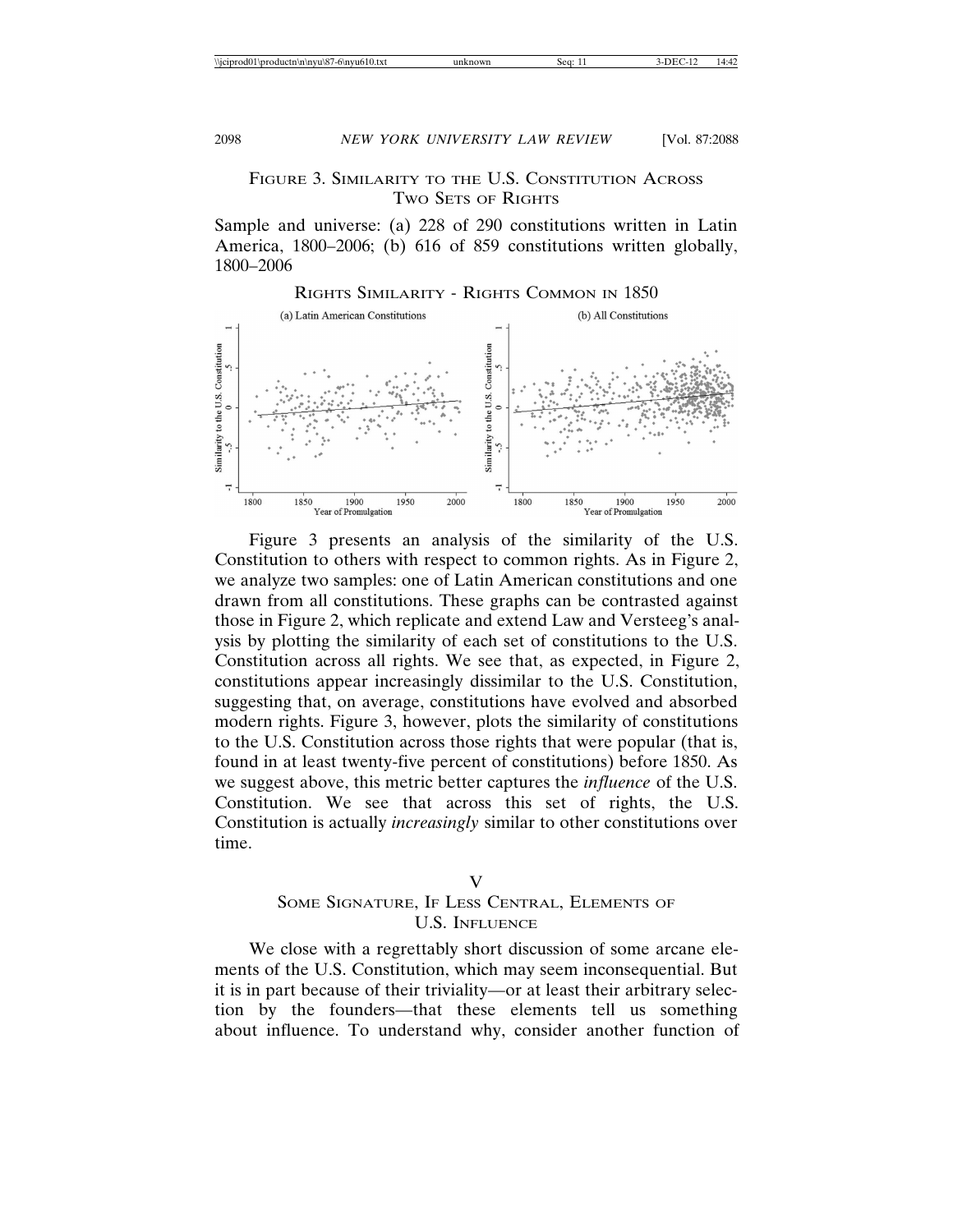constitutional text: simple coordination. David Strauss has noted that "it is more important that some things be settled than that they be settled right."20 Many types of constitutional rules have little distributive consequence. Nevertheless, *some* rule must be adopted. In such cases, the rule from one constitution simply may be more likely to be emulated by constitutional drafters, further increasing similarity between constitutions.21

For example, many constitutions have a minimum age requirement to hold certain offices, an innovation of the U.S. Constitution. Article II requires one to be at least thirty-five years old to become president.22 This number has been remarkably sticky, having been borrowed by a plurality of constitutions in our sample (thirty percent of the 534 constitutions that specify an age limit for the head of state).23 Similarly, the U.S. age limit (twenty-five) for serving in the lower house of the legislature remains the most popular number globally (thirty-seven percent of the 565 constitutions that specify an age limit for members of the lower house). 24 Despite a significant increase in life expectancies since the eighteenth century, the U.S. "solution" has remained in place. This is an example of constitutional drafters *failing* to modernize and suggests evidence of textual influence.

Consider another example: term limits. Most presidential constitutions have had term limits. As we show in our study of term limits, the most popular form historically was a version in which the officer could serve for multiple nonconsecutive terms but no consecutive terms.25 However, the U.S. version, which was not codified until the Twenty-Second Amendment was ratified in 1951, has become the single most popular option.26 This is another example of *increasing* U.S. influence over time, in which modernization has moved in the direction of the U.S. model.

As a final example, we note that most constitutions followed the American approach of using preambles. In an early working paper, we find that the expression "We the People" is the single most popular

<sup>20</sup> David A. Strauss, *Common Law Constitutional Interpretation*, 63 U. CHI. L. REV. 877, 907 (1996).

<sup>21</sup> *See generally* Zachary Elkins & Beth Simmons, *On Waves, Clusters, and Diffusion: A Conceptual Framework*, 598 ANNALS AM. ACAD. POL. & SOC. SCI. 33 (2005) (discussing emulation as a mode of diffusion across countries).

<sup>22</sup> U.S. CONST. art. II, § 1, cl. 5.

<sup>23</sup> Data on file with authors.

<sup>24</sup> Data on file with authors; *see also* U.S. CONST. art. I, § 2, cl. 2.

<sup>25</sup> Tom Ginsburg, James Melton & Zachary Elkins, *On the Evasion of Executive Term Limits*, 52 WM. & MARY L. REV. 1807, 1836 (2011).

<sup>26</sup> *Id.* at 1839 fig.1 (showing that the two-term limit is now the primary variant).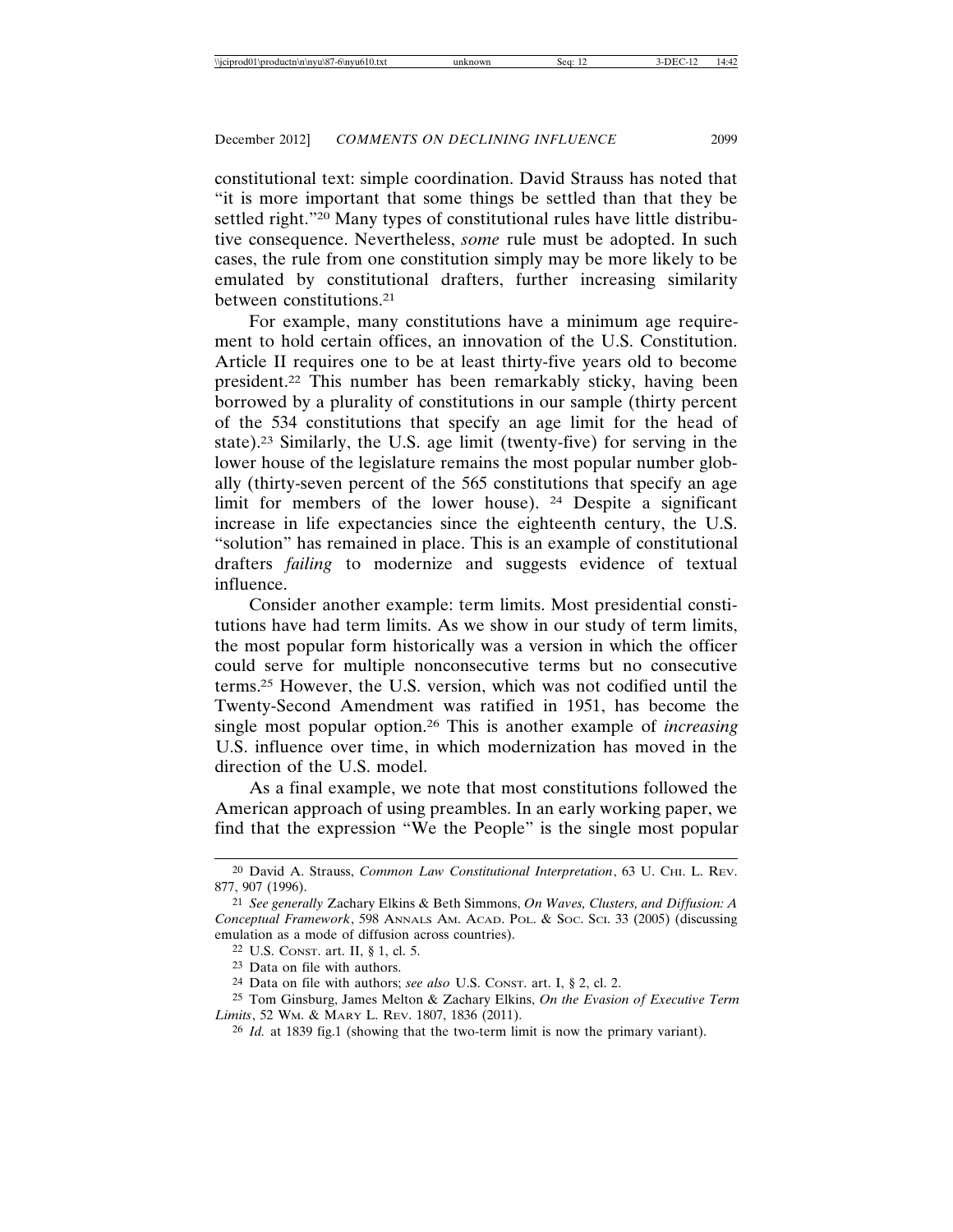phrase found in national preambles since 1789 and that its use is *increasing* in popularity over time.<sup>27</sup>

We do not have space for a complete analysis of what aspects of constitutions are most likely to exhibit declining or increasing similarity over time. Our only point is that rights may not be completely representative of constitutional influence or similarity. To their credit, Law and Versteeg push their analysis beyond rights, but their analysis still leaves many areas of constitutions untouched. After all, constitutional drafters are expansive, and increasingly so, in what they try to regulate. Other features of the U.S. Constitution may well be different, or they may show more enduring influence.

#### **CONCLUSION**

Law and Versteeg have made a real contribution with their analysis of constitutional similarity over time, restarting an important conversation with a fascinating set of empirical benchmarks. 28 Their findings are in some sense consistent with our own, though we have slightly different interpretative emphases. Our focus is on the degree of renovation that occurs in constitutional replacement, which is consistent with the idea that older constitutions reflect their drafting cohort. Law and Versteeg emphasize the seeming abandonment of the U.S. Constitution, a finding which is, of course, of great interest to an American audience that is increasingly concerned about an era of relative decline. Canadians, too, may be interested to learn that Canada scores high on measures of similarity, so that Canada is more influential than its southern neighbor in at least one field.29 But for reasons we state above, we think such a comparison is a bit unfair, given that the Canadian document was written in 1982, nearly two hundred years after the United States drafted its constitution.

Perhaps a fairer comparison would be to compare the influence of the U.S. Constitution over time with that of its contemporaries,

<sup>27</sup> Zachary Elkins, Nicholas Foti, Tom Ginsburg & Daniel N. Rockmore, "We the Peoples": The Global Origins of Constitutional Preambles 6–7 tbl.1 (Aug. 1, 2012) (unpublished manuscript) (on file with the *New York University Law Review*) (finding that 14.7% of all constitutions have the phrase, including 25.4% of those written in 1990 or after). To be sure, other U.S. institutions have not fared as well. Judges in the United States serve during good behavior, but most other countries have adopted some sort of limit to judicial service. *See, e.g.*, EDWARD MCWHINNEY, SUPREME COURTS AND JUDICIAL LAW-MAKING 51–57 (1986) (comparing retirement ages for judges on the supreme courts of a number of countries, including Canada, India, Japan, and Germany).

<sup>28</sup> *See, e.g.*, Adam Liptak, *'We the People' Loses Followers*, N.Y. TIMES, Feb. 7, 2012, at A1 (discussing the Law and Versteeg article).

<sup>29</sup> *See* Law & Versteeg, *supra* note 1, at 811 (pointing to data that suggest that the Canadian Constitution is more popular than is the American model).